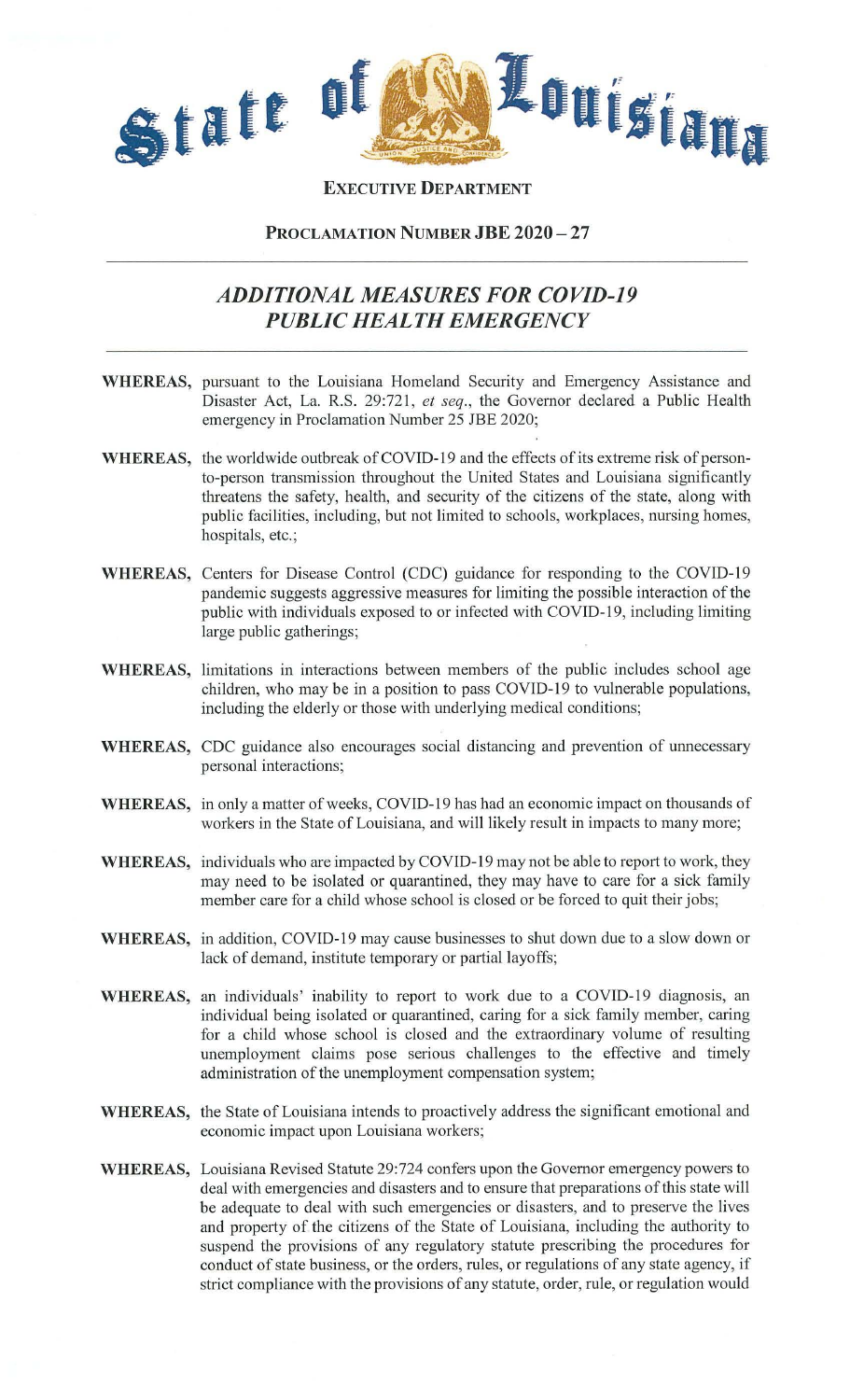in any way prevent, hinder, or delay necessary action in coping with the emergency; and

**WHEREAS,** the Secretary of the Louisiana Workforce Commission has requested the Governor, due to the extreme volume of claims to be processed, suspend the application of La. R.S. 23:1533, 1552, 1600(2) and (3), and 1601(1), (2) and (7)(a), (b) and (d) for emergency-related claims, so as to allow the timely and fair administration of the unemployment insurance program. .

**NOW THEREFORE, I, JOHN BEL EDWARDS,** Governor of the State of Louisiana, by virtue of the authority vested by the Constitution and the laws of the State of Louisiana, do hereby order and direct as follows:

- **SECTION 1:** In an effort to reduce and limit the spread of COVID-19 in Louisiana, and to preserve the health and safety of all members of the public, all gatherings of 250 people or more between Friday, March 13,2020 and Monday, April 13, 2020 shall be postponed or cancelled. This applies only to gatherings in a single space at the same time where individuals will be in close proximity to one another. It does not apply to normal operations at locations like airports, medical facilities, shopping centers or malls, office buildings, factories or manufacturing facilities, or grocery or department stores. This provision may be extended beyond Monday, April 13, 2020 by further order.
- **SECTION 2:** All public schools in the State of Louisiana shall close facilities to students until April 13, 2020. Schools may offer complete distance learning, as capabilities exist. With appropriate social distancing measures, schools shall, if able, continue to provide meals or other essential services with applicable staff. Instructional minute requirements shall be temporarily suspended for distance education courses and for curriculum delivery. The required 63,720 instructional minute requirement per year shall also be suspended. The Board of Elementary and Secondary Education shall report to the Governor and the Legislature any further actions necessary to ensure that eligible students achieve successful student grading, promotion, and graduation.
- **SECTION 3:** To reduce the burden on members of the public and to limit the interactions of individuals with state employees in governmental offices, the following regulatory statutes are hereby suspended as follows:
	- A. Department of Public Safety
		- 1. The deadlines for the period to request an administrative hearing pursuant to La. R.S. 15:542.1.3(B)(4) which expired on or after March 9,2020 but before May 10,2020 is suspended and extended until June 9,2020.
		- 2. Further, with regard to Concealed Handgun Permits, the rules related to expiration of permits at LAC 55:1.1307(D) and LAC 55:1.1309(F) shall be suspended until May 10, 2020.
	- B. Office of Motor Vehicles
		- 1. Late fees for driver's license which would be charged beginning on March 9, 2020 through May 10, 2020, are suspended until May 20, 2020.
		- 2. The three-day period mandated in La. R.S. 32:863.1 to appear at an Office of Motor Vehicle field office for a notice of violation served on or after March 9, 2020 but before May 10, 2020, are suspended until May 13, 2020.
		- 3. The expiration date of temporary registration plates issued pursuant to La. R.S. 47:519 and La. R.S. 47:519.2 which expired on or before March 9,2020 is suspended until May 10,2020.
		- 4. The expiration date of license plates issued pursuant to La. R.S. 47:462, *et seq.,* which expired on or after March 9, 2020 but before May 10, 2020 is suspended until May 10, 2020.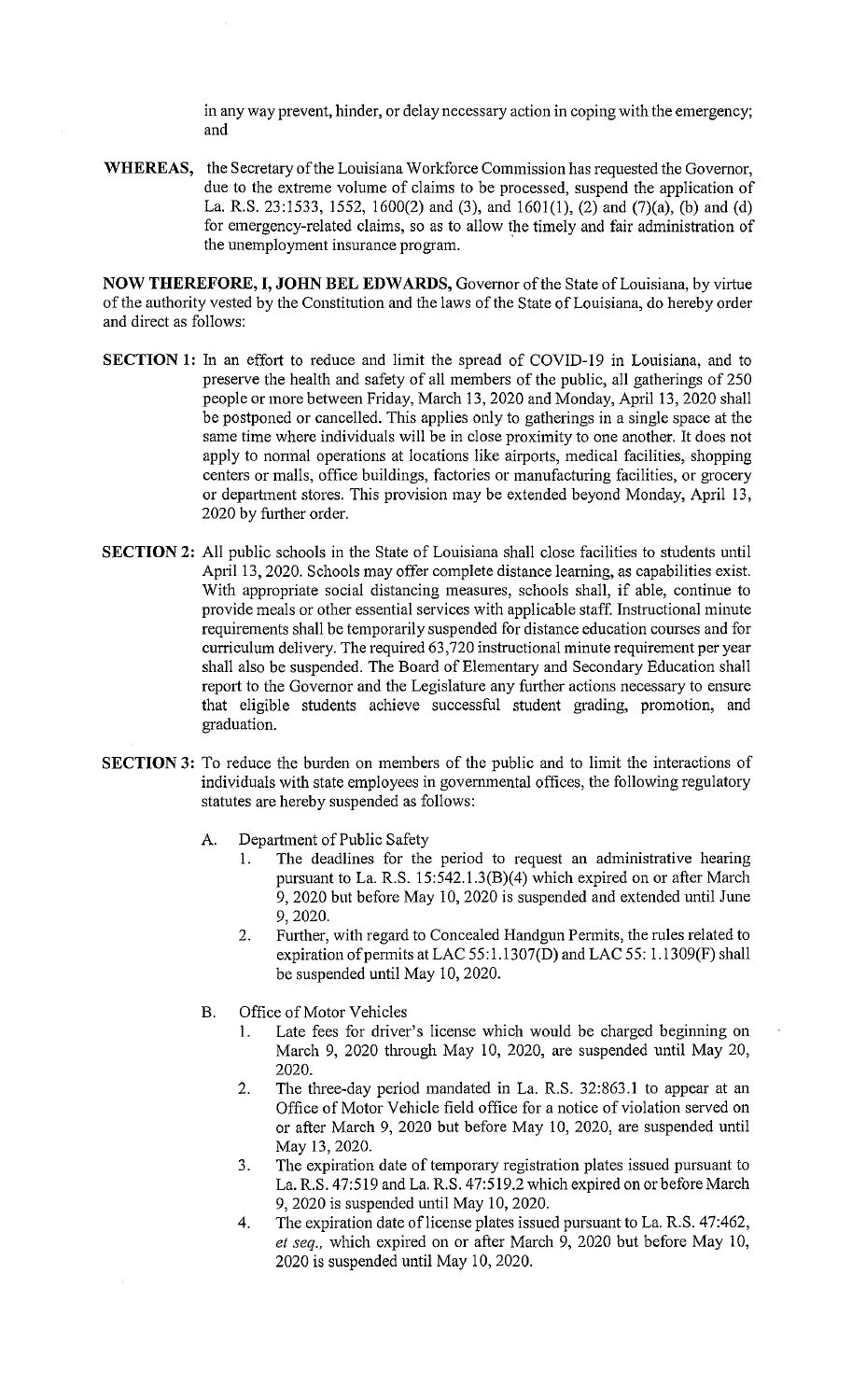- 5. The notice of default issued pursuant to La. R.S. 32:429.4 that would be issued on or after March 9, 2020 but before May IS, 2020 is suspended, and the notices will not be issued until after May IS, 2020.
- 6. The expiration date of an apportioned registration issued under the International Registration Plan which expires March 31, 2020 is suspended and the expiration date is extended to May 31, 2020.
- 7. The period to request an administrative hearing submitted to the Department pursuant to La. R.S. 32:667, La. R.S. 32:863, La. R.S. 863.1 and LAC Title 55, Part III, Chapter I, § 159 which expired on or after March 9, 2020 but before May 10, 2020 are suspended and extended until June 10, 2020.
- 8. The sixty-day delay for the Department to submit the administrative hearing record to the Division of Administrative Law pursuant to La. R.S. 32:667(D)(1) for an arrest which occurred on or after March 9, 2020 but before May 10, 2020 is extended until August 8, 2020
- 9. Office of Motor Vehicles may offer services by remote customer services agent interaction in current Office of Motor Vehicles office locations.
- SECTION 4: Any state department or agency or political subdivision is hereby granted authority to extend any non-essential deadline for a period of no longer than 30 days if deemed necessary to respond to the threat of COVID-19.
- SECTION 5: The Louisiana Legislature is hereby requested to consider a suspension resolution which would allow for the suspension of any legal requirements to ensure the continued operation of state and local government, including such issues as legal deadlines and quorum requirements for open meetings.
- SECTION 6: For the purpose of this executive order, "emergency-related claims" shall mean claims for unemployment compensation filed by persons whose unemployment is directly due to the impact of COVID-19 or due to their inability to get to their job or worksite because they are sick, isolated or quarantined, caring for a sick family member, or when an employees' child's school is closed as detennined by the administrator of the state's unemployment compensation program, i.e., the executive director of the Louisiana Workforce Commission. Emergency-related claims will not necessarily include all claims in all parishes included in COVID-19 proclamations, declarations or orders.
- SECTION 7: The following statutes relative to unemployment insurance are hereby suspended to the extent and in the manner described below:
	- A. La. R.S. 23:1533, which provides for claimants' benefits to be charged against base period employers for purposes of employers' tax experience rating and the protesting of such charges by employers, shall be suspended for emergency-related claims made during the effective period of this Order.
	- B. La. R.S. 23:1552, which provides for the charging of claimants' benefits to certain employers, shall be suspended for emergency-related claims made during the effective period of this Order.
	- C. La. R.S. 23:1600(2) and (3) shall be suspended while this Order is in effect for emergency-related claims to the extent that they require claimants to register and search for work, but the requirements in La. R.S. 23:1600(2) that claimants continue to report at an employment office in the manner prescribed by the administrator, and in La. R.S. 23:1600(3) that claimants be able to work and be available for work, are not waived. The requirement to continue to report at an employment office, which is accomplished through either an automated telephone system or the Internet, is not impractical and avoids overpayments, which claimants would be liable to repay. Such activities are not practical by an individual who is impacted by COVID-19.